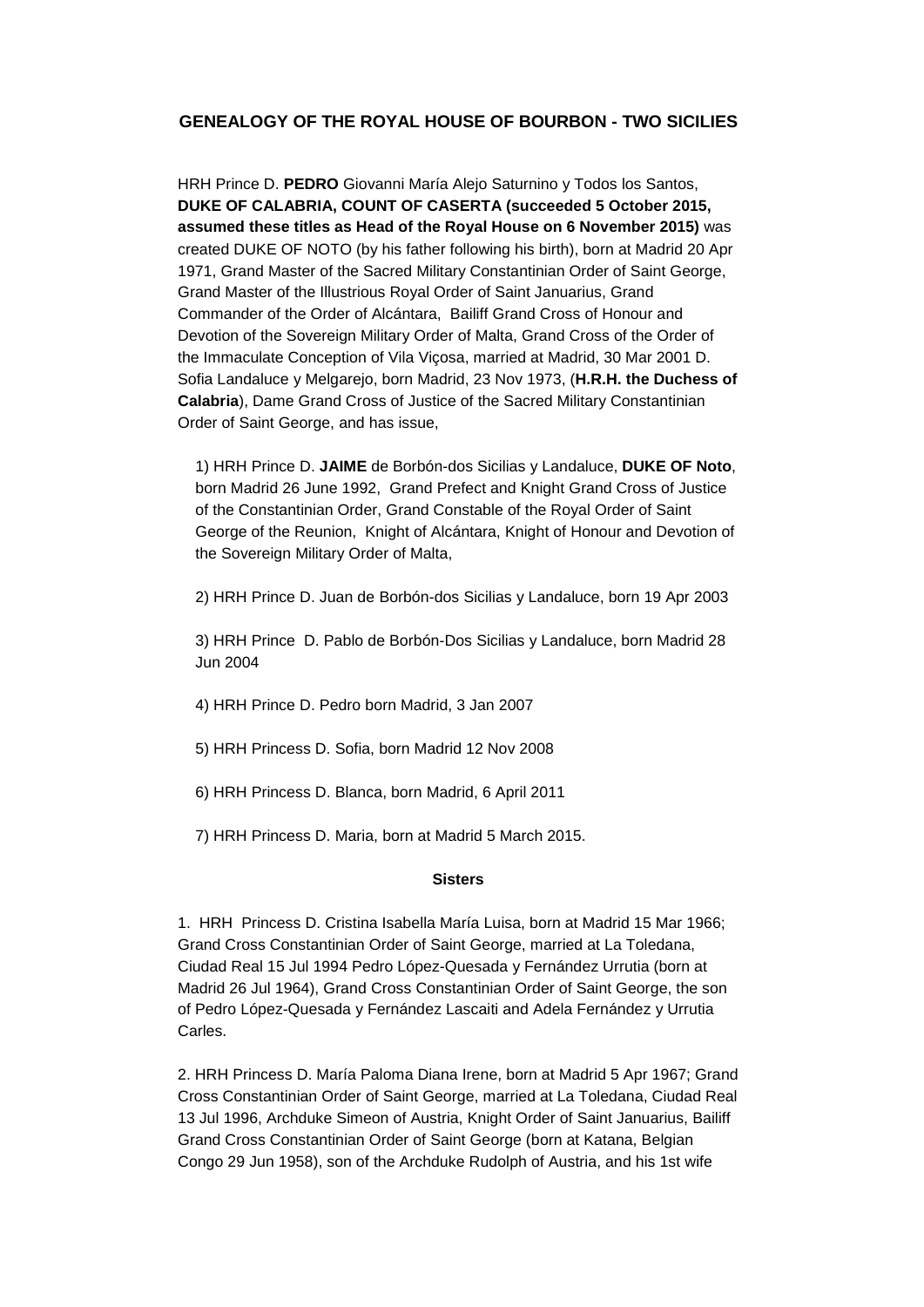Xenia, Countess Tschernyschew-Besobrasow.

3. HRH Princess D. Inés María Alicia Anna Isabella, born at Madrid 20 Apr 1971, Grand Cross Constantinian Order of Saint George, married.Toledo 13 Oct 2001 Nobile Michele Carrelli Palombi dei Marchesi di Raiano, Knight Grand Cross Constantinian Order of Saint George, born 17 Sep 1965.

4. HRH Princess D. Victoria María Aline Carolina de la Santisíma Trindad y Todos los Santos, born at Madrid 24 May 1976, Grand Cross Constantinian Order of Saint George., married La Toledana 27 Sep 2003 Markos Nomitos, Knight Grand Cross Constantinian Order of Saint George born Kifissia, Greece 29 Oct 1965.

### **Mother**

HRH Princess Anne (born at Woulwé-Saint-Pierre, nr Brussels 4 Dec 1938), Grand Cross Constantinian Order of Saint George, dau of Henri, Count of Paris, and Princess Isabelle of Orléans and Bragança, married at Louveciennes, Yvelines 11 May (civ) and Dreux 12 May (relig) 1965, HRH the late Infante of Spain, Prince D. CARLOS María Alfonso Marcelo, born at Lausanne 16 Jan 1938, DUKE OF CALABRIA and COUNT OF CASERTA (by declaration 5 Mar 1964) who, succ his father on 3 Feb 1964, cr by his father Duke of Noto 17 Mar 1960, the title of Infant of Spain conferred upon him as the "Representative" of the dynastic line of Bourbon-Two Sicilies by King Juan Carlos I of Spain, 16 Dec 1994 (BO 17 Dec 1994), (BO 17 Dec 1994), late Grand Master of the Sacred Military Constantinian Order of Saint George, and the Royal Order of Saint Januarius, Knight Order of the Golden Fleece, Gr Cdr of Order of Alcántara, Grand Cross Orders of Naval Merit of Spain, Agricultural Merit of Spain, the Holy Sepulchre of Jerusalem, the White Eagle (Yugoslavia), and Vila Viçosa (Portugal), etc, Pres of Council of four Spanish Military Orders of Santiago, Calatrava, Alcántara and Montesa (former president), Pres Association of Hidalgos a fuero de España, Pres Spanish branch United World College, Pres Confederación Española de Fundaciones, Pres Spanish branch WWF for Nature (ADENA) and had issue (see above).

#### **Aunts**

1. HRH Princess D. Teresa Maria Francesca Dorotea, cr Duchess of Salerno by her father (17 Mar 1960 until her marriage), born at Lausanne 6 Feb 1937, Grand Cross Constantinian Order of Saint George, married at Madrid 16 Apr 1961, Inigo Moreno y de Arteaga, 1st Marquess of Laserma, former 12<sup>th</sup> Marquess of Laula (born Madrid 18 Apr 1934), Knight Order of Saint Januarius, Bailiff Grand Cross Constantinian Order of Saint George, Knight Honour & Devotion of Sovereign Military Order of Malta, Knight Order of Santiago, son of H.E. don Francisco Moreno, Count of Los Andes and of dona Maria-Teresa de Arteaga, Marchioness of the Eliseda.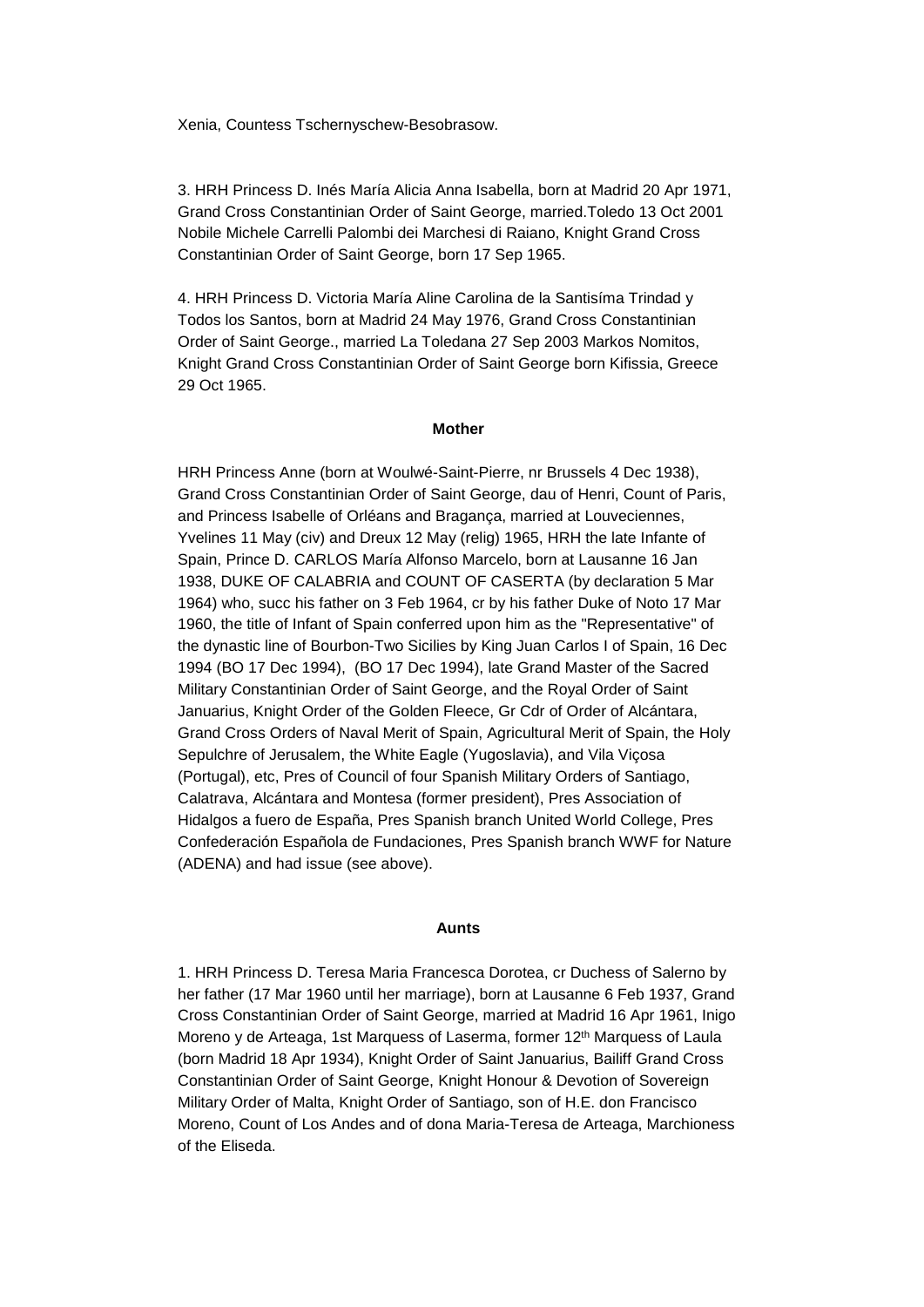2. HRH Princess D. Inés Maria Alicia, cr Duchess of Syracuse (17 Mar 1960 until her marriage), born at Lausanne 18 Feb 1940, Grand Cross Constantinian Order of Saint George, married at Madrid 21 Jan 1965 (judicial separation 1978), Luis Morales y Aguado (born at Grenada 8 Oct 1933), son of Manuel Morales and Maria del Carmen Aguado.

### **Grandmother**

HRH Infanta D. Alicia Maria Teresa Francesca Luisa Pia Anna Valeria, Duchess of Calabria, born at Vienna 13 Nov 1917, dau of Elias I, Duke of Parma, Piacenza and the Annexed States and Archduchess Maria Anna of Austria, Grand Cross Constantinian Order of Saint George, Grand Cross Maria Luisa, senior representative of Edward the Confessor, King of England, David I, King of Scotland, and the ancient Kings of Navarre, married at Vienna 16 1936, Prince & Infant Alfonso Maria Leo Cristino Alfonso di Liguori Antonia Francesco Saverio, succ his uncle Ferdinand Pius, Duke of Calabria, as Head of the Royal House of the Two Sicilies 7 Jan 1960, and assumed the title of Duke of Calabria and Count of Caserta 17 Mar 1960, Grand Master of Constantinian Order of Saint George and of Saint Januarius, Knight Golden Fleece, Grand Cross Orders of Charles III, Isabel the Catholic, Leopold of Belgium, the Saviour of Greece, Knight Order of Alcántara, born at Madrid 30 Nov 1901; died at Madrid 3 Feb 1964. (La Toledana, Prov. Toledo, Spain)

## **Great-grand father and mother**

Issue (granted the title of Infants of Spain by Royal Decrees of King Alfonso XIII 29 Jan 1903 and 15 Oct 1904) of Prince Carlo Maria Francesco died'Assisi Ferdinando Antonio di Padova Francesco di Paola Alfonso Avelino Tancredi of Bourbon-Two Sicilies, who signed anAct stating his intention "to renounce and to renounce for himself and his descendants the eventual succession to the Crown of the Two-Sicilies .. in execution of the Pragmatic Decree" prohibiting the union of the Spanish and Two Sicilies Crowns, at Cannes 14 Dec 1900; naturalized a Spanish subject 7 Feb 1901, granted the title of Infant of Spain, Knight Order of Saint Januarius, Knight Golden Fleece, Grand Cross Orders of Charles III, Isabel the Catholic, Ferdinand & Merit of the Two Sicilies, Francis I of the Two Sicilies, Gr Cdr Order of Alcántara, Knight Black Eagle of Prussia, Knight Saint Hubert of Bavaria, Collar Holy Sepulchre of Jerusalem, Capt-Gen Spanish Army, born at Gries nr Bolzano 10 Nov 1870; died at Seville 11 Nov 1949; married lstly at Madrid 14 Feb 1901, Infanta Maria de las Mercedes, Princess of the Asturias, born at Madrid 11 Sep 1880; died there 17 Oct 1904), elder dau of Alfonso XII, King of Spain and Archduchess Marie Christine (Maria Cristina) of Austria.

1. HRH Prince & Infant D. Fernando Maria Antonio Alfonso Carlos Federico Ignacio Olegario, born at Madrid 6 Jun 1903; died there 4 Aug 1905.

2. HRH Princess & Infanta D. Isabel Alfonsa Maria Teresa Antonietta Cristina Mercedes Carolina Adelaida Rafaela, born at Madrid 16 Oct 1904; died there 18 Jul 1985, Grand Cross Constantinian Order of Saint George, Grand Cross Maria Luisa, married at Madrid (non dynastic in Spain) 9 Mar 1929 Jan de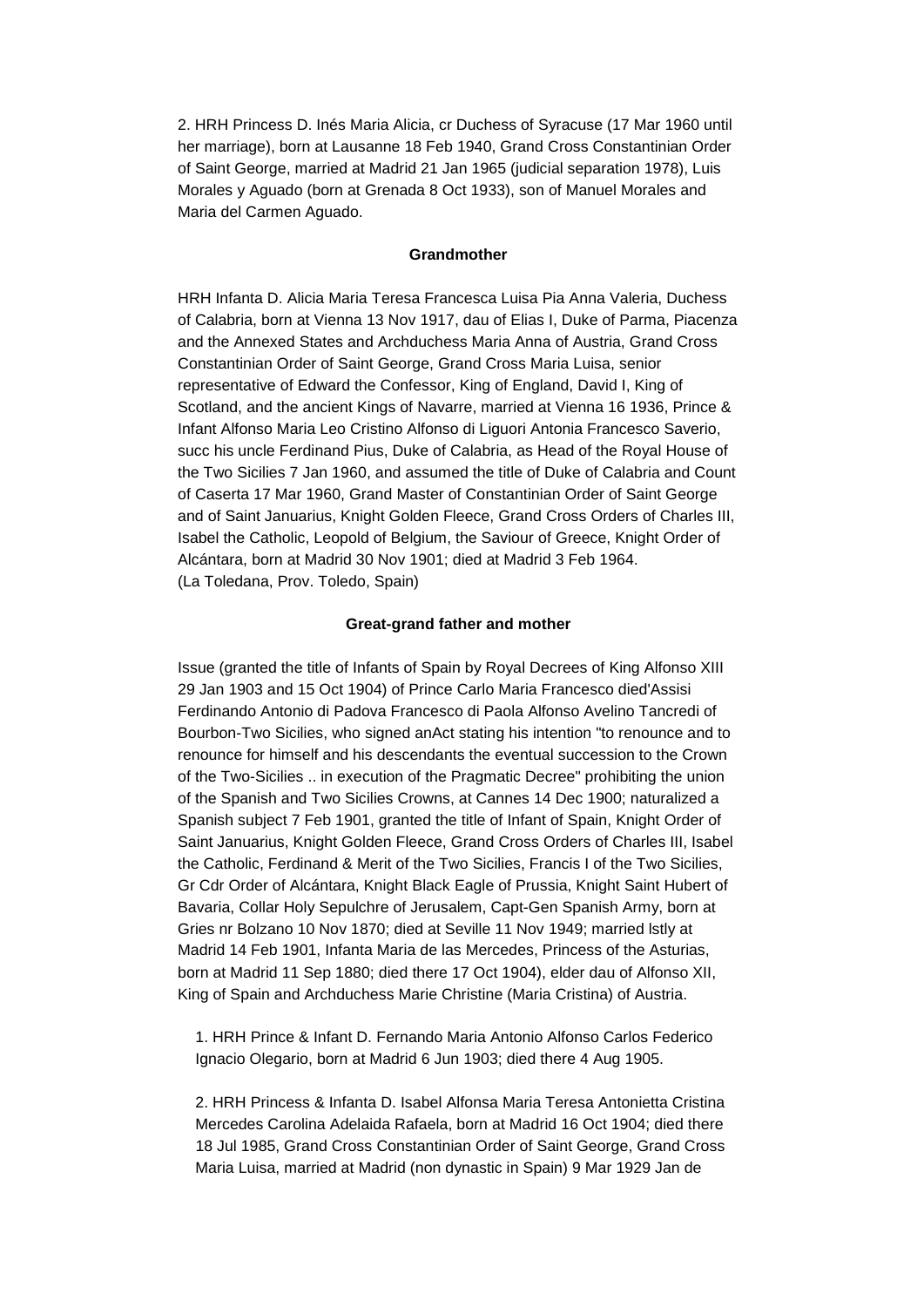Kanty, Count Zamoyski, Grand Cross Constantinian Order of Saint George (born at Krakow 17 Aug 1900; died at Monte Carlo 28 Sep 1961).

HRH Prince & Infant D. Carlo married 2ndly at Woodnorton, Evesham, Worcestershire 16 Nov 1907, Princess Louise (born at Cannes 24 Feb 1882; died at Seville 18/19 Apr 1958), dau of Prince Louis-Philippe of Orléans, Count of Paris, and had further issue (granted the title of Prince and Princesses of Borbón with the style of Royal Highness, and the honors and treatment accorded Infants of Spain by RD of Alfonso XIII 3 Aug 1908).

3. HRH Prince D. Carlo Maria Ferdinando Luigi Filippo Lorenzo Justiniano, born at Santillana, Santander 5 Sep 1908; k at Eibor 27 Sep 1936.

4. HRH Princess D. Maria de los Dolores Victoria Filippina Maria de las Mercedes Luisa Carlota Eugenia, born at Madrid l5 Nov 1909; died at Madrid 11 May 1996; Grand Cross Constantinian Order of Saint George, Grand Cross Maria Luisa, married 1stly at Lausanne 12 Aug (civ) and at Ouchy 16 Aug (relig) 1937, Józef August, 13th Prince Czartoryski, Duke of Klewan and Zuków (born at Warsaw 20 Oct 1907; died at Seville 1 Jul 1946), son of Adam Ludwik, 12th Prince Czartoryski and Countess Ludwika Krasinska. She married 2ndly at Seville 29 Dec 1950, Carlos Chias y Osorio (born at Barcelona 26 Feb 1925), son of Rafael Chias Serrano and Maria del Carmen Osorio y Donoso Cortes.

5. HRH Princess D. Maria de las Mercedes Cristina Germara Isabel Luisa Carolina Victoria, born at Madrid 23 Dec 1910, died Canary Islands 2 Jan 2000; Grand Cross Honour & Devotion of Sovereign Military Order of Malta, Grand Cross Constantinian Order of Saint George, Grand Cross Maria Luisa, etc, married at Rome 12 Oct 1935, Infant Juan of Spain, Count of Barcelona, Head of Royal House of Spain (born at San Ildefonso 20 Jun 1913; died at Pamplona 1 Apr 1993), son of King Alfonso XIII of Spain and Princess Victoria Eugènie of Battenberg.

6. HRH Princess D. Maria de la Esperanza Amelia Raniera, born at Madrid 14 Jun 1914; died at Villamanrique de la Condesa 9 August 2005; Grand Cross Constantinian Order of Saint George, Grand Cross Maria Luisa, married at Seville 18 Dec 1944, Prince Dom Pedro Gastão of Orléans & Bragança, Head of the Imperial House of Orléans-Braganza (born at Château died'Eu, Seine Maritime 19 Feb 1913; died. 27 Dec 2007).

## **Great-great-uncles**

Descendants of grt-grandfather, Alfonso, Count of Caserta (born 28 Mar 1841; died 26 May 1934), who succ his brother Francis II as Head of the Royal House of the Two Sicilies and Grand Master of Constantinian Order of Saint George 27 Dec 1894, and Princess Antonietta of the Two Sicilies (born 16 Mar 1851; married 8 Jun 1868; died 12 Sep 1938).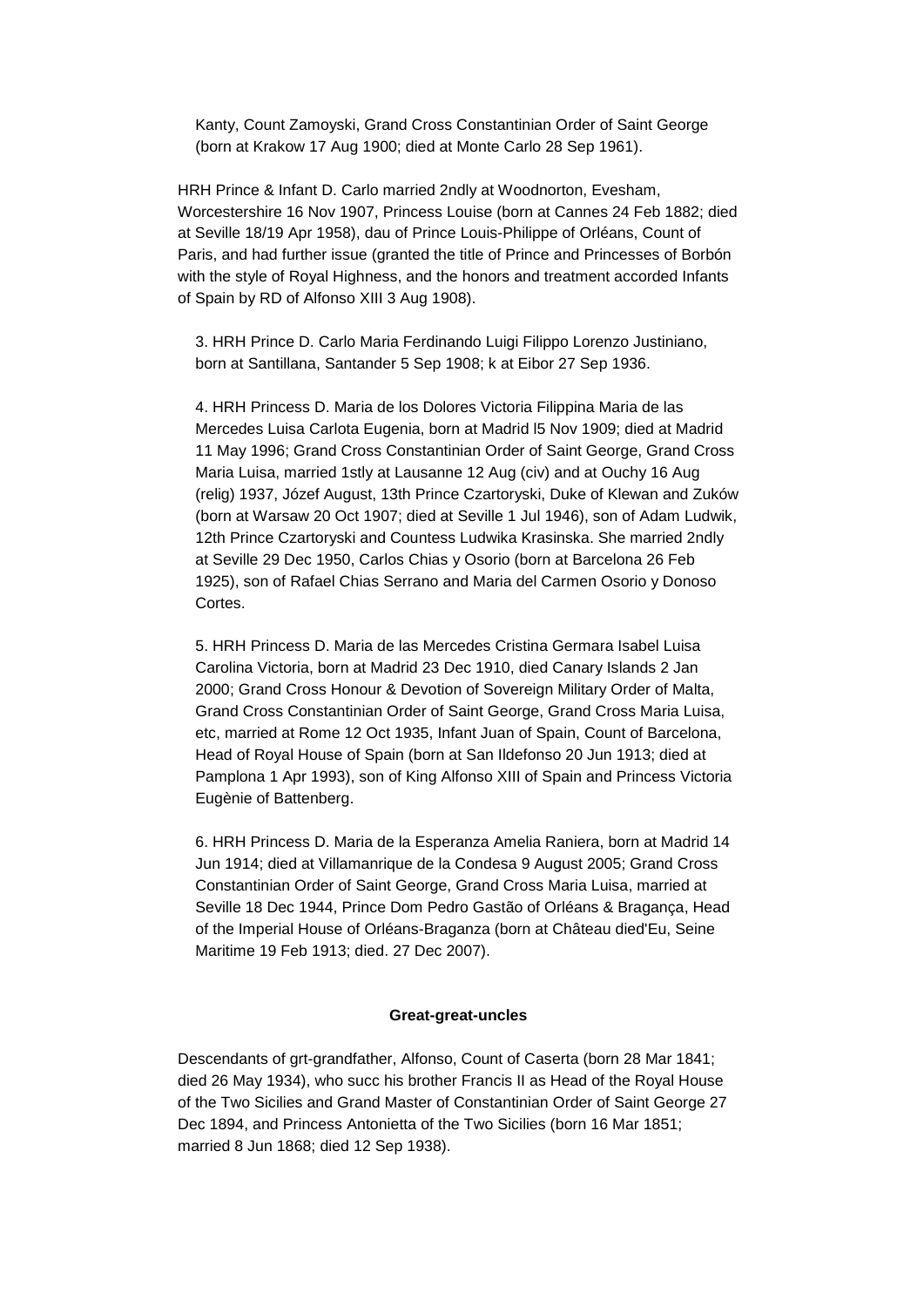1. HRH D. Ferdinando Pio Maria, Duke of Calabria (by decision of King Francis II 27 Dec 1894), and Count of Caserta (26 May 1934), Head of the Royal House of Bourbon-Two Sicilies, born at Rome 25 Jul 1869; died at Lindau, Bavaria 7 Jan 1960, Col Bav Army, Capt Sp Army, succ his father 29 Dec 1931 as Grand Master of the Constantinian Order of Saint George, and as Head of the Royal House of the Two Sicilies and Grand Master of the Order of Saint Januarius 1934, Knight Orders of the Golden Fleece, Saint Hubert of Bavaria, the Annunciata, Bailiff Grand Cross Honour & Devotion of Sovereign Military Order of Malta, Grand Cross Order of Charles III, etc, married at Munich 31 May 1897, Princess Maria (born at Villa Amsee, nr Lindau 6 Jul 1872; died there 10 Jun 1954), Dame Star Cross Order, Grand Cross Constantinian Order of Saint George, Grand Cross Honour & Devotion of Sovereign Military Order of Malta, dau of Ludwig III, King of Bavaria and Archduchess Maria Theresia of Austria, and had issue

1). HRH Princess D. Maria Antonietta, born at Madrid 16 Apr 1898; died at Winterthur, Switzerland 10 Jan 1957.

2). HRH Princess D. Maria Cristina born at Madrid 4 May 1899; died at Quito, Ecuador 21 Apr 1985; married at Rome 3 Mar 1948, Manuel Sotomayor Luna, Vice-President of Ecuador (born at Quito 27 Nov 1884; died at Guayaquil, Ecuador 16 Oct 1949).

3). HRH Prince D. Ruggero Maria, Duke of Noto, born at Sardinero, Santander, Spain 7 Sep 1901; died at Munich 1 Dec 1914.

4). HRH Princess D. Barbara Maria Antonietta Luitpolda, born at Munich 14 Dec 1902; died at Peterswaldau 1 Jan 1927; married at Munich 31 May 1922, Franz Xavier, Count zu Stolberg-Wernigerode (born at Peterswaldau 19 Jul 1894; died as a POW at Gostynie, Poland 4 May 1947).

5). HRH Princess D. Lucia Maria Raniera born at Schloss Nymphenburg 9 Jul 1908, died Sao Paolo 3 Nov 2001; married there 29 Oct 1938, Prince Eugenio of Savoy-Genoa, Duke of Genoa (born at Turin 13 Mar 1906; died at São Paolo 12 Aug 1996).

(145 Rua Gen. Mena Barretto, 01433 São Paulo, Brazil).

6). HRH Princess D. Urraca Maria Isabella Carolina Aldegonda Carmela, born at Schloss Nymphenburg 14 Jul 1913, died in Sigmaringen 3 may 1999; Grand Cross Constantinian Order of Saint George, Dame Honour & Devotion Sovereign Military Order of Malta, died at Sigmaringen 3 May 1999.

2. HRH Prince D. Francesco di Paola, born at Rorschach, Switzerland 14 Jul 1873; died 26 Jun 1876.

3. HRH Princess D. Maria Immacolata Speranza Pia Teresa Cristina Filomena Lucia Anna Isabella Cecilia Apollonia Barbara Agnese Zenobia, born at Cannes 30 Oct 1874; died at Muri 28 Nov 1947; married at Cannes (civ) 29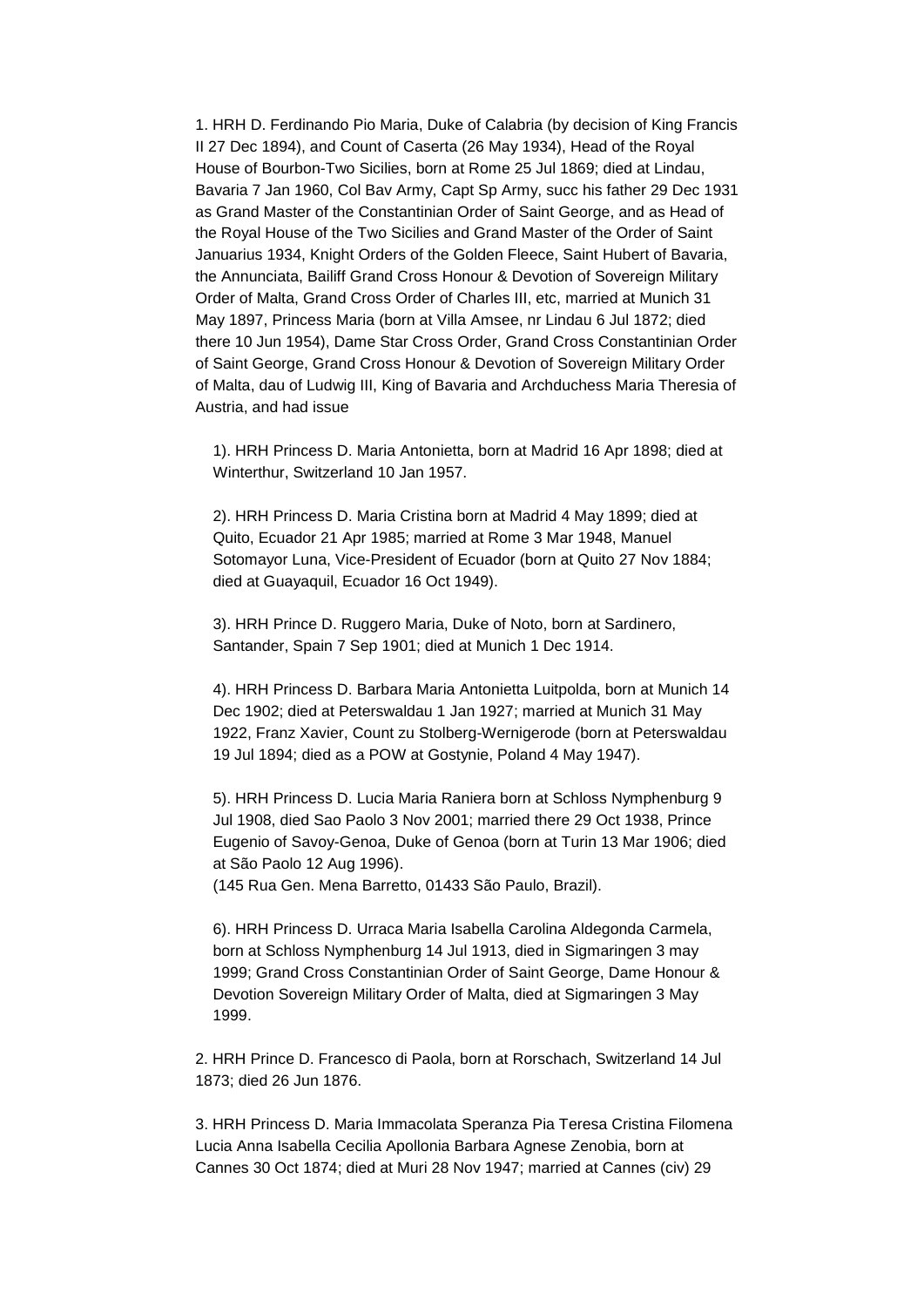and (relig) 30 Oct 1906, Prince Johann Georg of Saxony (born at Dresden 10 Jul 1869; died at Wildenwart 24 Nov 1938).

4. HRH Princess D. Maria Cristina Carolina Pia Carmela Giuseppa Antonia Anna Luitgarda Speranza Lucia Caterina Apollonia Cecilia Agata, born at Cannes 10 Apr 1877; died at Saint Gilgen 4 Oct 1947; married at Cannes (civ) 7 and (relig) 8 Nov 1900, Archduke Peter Ferdinand of Austria, Grand Duke of Tuscany (born at Salzburg 12 May 1874; died at Saint Gilgen 8 Nov 1948).

5. HRH Princess D. Maria di Grazia Pia Chiara Anna Teresa Isabella Luitgarda Apollonia Agata Cecilia Filomena Antonia Lucia Cristina Carolina, born at Cannes 12 Aug 1878; died at Mandelieu 20 Jun 1973; married at Cannes (civ) 3 and (relig) 4 Nov 1908, Prince Dom Luiz of Orléans and Bragança (born at Petropolis 26 Nov 1879; died at Cannes 26 Mar 1920).

6. HRH Princess D. Maria Giuseppina Antonietta, born at Cannes 25 Mar 1880; died at Cannes 22 Jul 1971.

7. HRH Prince D. Gennaro Maria Francesco di Paolo, born at Cannes 24 Jan 1882; died there 11 Apr 1944; married (non dynastic) at London 27 Jun 1922, Beatrice Bordessa who was granted the title of Countess of Villa Colli by the Count of Caserta 9 Jan 1923 (born at Chester 29 Dec 1881; died at West Malling Kent 20 Aug 1963).

8. HRH Prince D. Ranieri Maria Benedetto Giuseppe Labaro Gaetano Francesco Saverio Barbo Nicolo et omnes sancti, born at Cannes 3 Dec 1883; naturalised French as Rainier de Bourbon 1904,assumed the titles of Grand Master of the Sacred Military Constantinian Order of Saint George and Grand Master of the Royal Order of Saint Januarius, Knight Orders of the Golden Fleece (resigned 1962), the Annunciata, Saint Hubert of Bavaria, Bailiff Grand Cross Honour & Devotion of Sovereign Military Order of Malta, Grand Cross Order of Charles III, Knight Order of Alcántara, Honorary Captain Spanish Army, died at Roquebrune-sur-Argens 13 Jan 1973; married at Cannes (non dynastic in Spain) 12 Sep 1923, Countess Karolina (born at Cracow 20 Sep 1896; died at Marseilles 9 May 1968), dau of Count Andrzej Zamoyski and Princess Maria Carolina of the Two Sicilies, and had issue,

1). HRH Princess D. Maria Carmen Carolina Antonietta, born at Podzamcze, Poland 13 Jul 1924,

(Domaine de La Combe, 83520 Roquebrune-sur-Argens, France).

2). HRH Prince D. Ferdinando Maria Andrea Alfonso Marco**,** born at Podzamcze, Poland 28 May 1926, died at Draguignan 20 Mar 2008, assumed the titles of Grand Master of the Sacred Military Constantinian Order of Saint George 1966 and Grand Master of the Royal Order of Saint Januarius 1973, revived the Order of Francis I of the Two Sicilies and assumed the title of Grand Master of the same 1999, Knight Orders of the Annunciata, Saint Hubert of Bavaria, the Crown of Wurttemberg, Bailiff Grand Cross Honour & Devotion with Cross of Profession ad honorem Order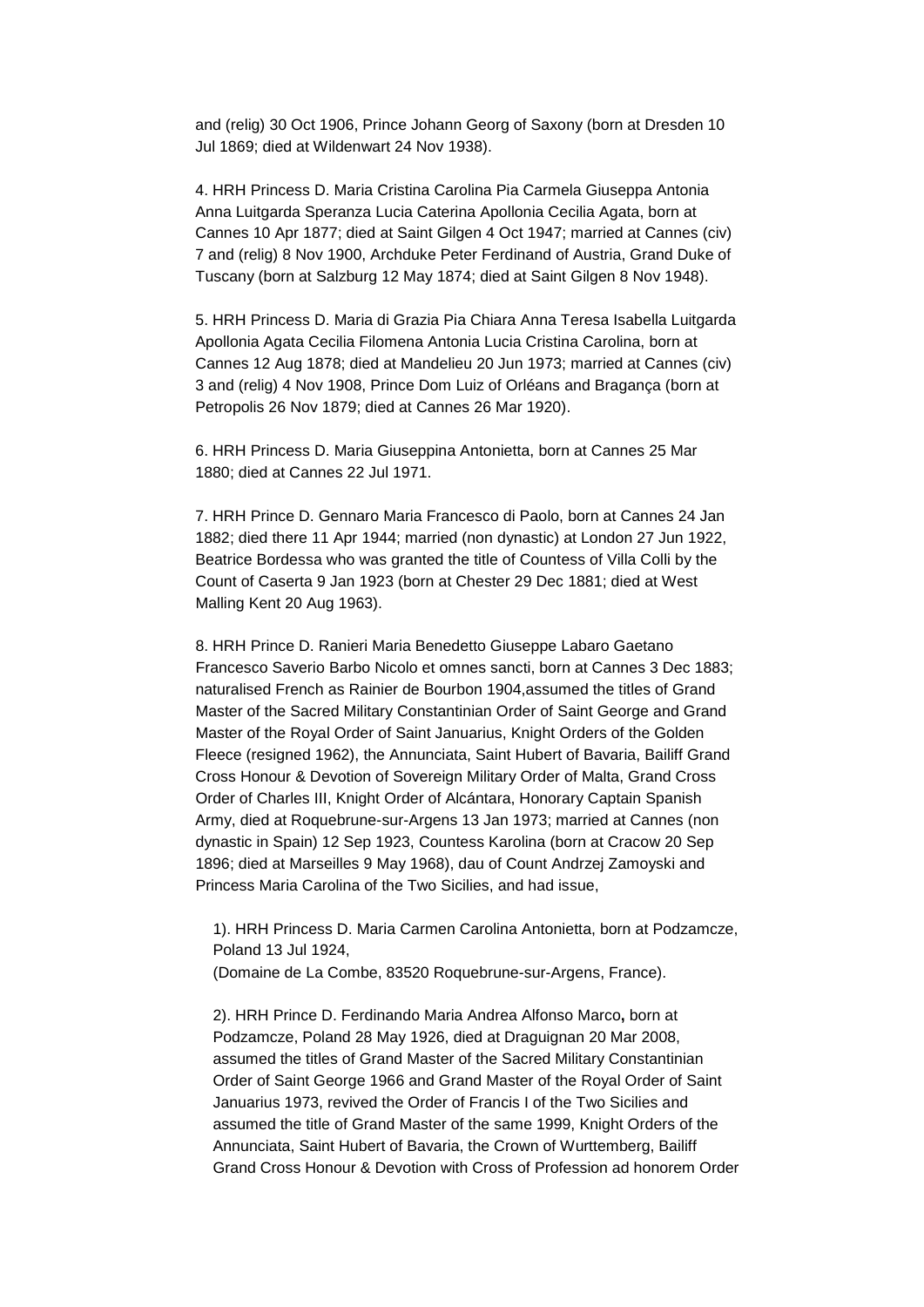of Malta, etc married at Giez, Dept Haute-Savoie 23 Jul 1949 (not recognized by the then Head of the House at the time of the marriage, but presumed to have been recognized subsequently), Chantal (born at Le Cannet des Maures, Dept Var 10 Jan 1925; died 24 May 2005), Grand Cross Honour & Devotion Sovereign Military Order of Malta & Bavarian Order of Saint Theresa, dau of Joseph Pierre de Chevron-Villette of the Barons of Chevron-Villette and Marie de Colbert, and had issue,

(1). HRH Princess D. Béatrice Marie Caroline Louise Francoise, born at Saint Raphaël, Var 16 Jun 1950; married civilly at Paris 19 Dec 1978 (married diss by div at Nanterre, Hauts de Seine 2 May 1989), SAI Charles, Prince Napoleon (born at Boulogne-sur-Seine 19 Oct 1950), Dr ScEc.

(34 boulevard Victor Hugo, 92700 Colombes, France).

(2). HRH Princess D. Anna Marie Caroline Carmen, born at Saint Raphael 24 Apr 1957; married at Roquebrune-sur-Argens, Dept Var 7 Sep (civ) and 9 Sep (relig) 1977 (married diss by div), Jacques Cochin, of the Barons Cochin (born at Vichy, Allier 23 Mar 1951). (51 rue Babylone, 75007 Paris, France).

(3). HRH Prince D. (Charles) CARLO Maria Bernardo Gennaro, Duke of Castro, (recognised as such 25 January 2014) born at Saint Raphaël 24 Feb 1963; assumed the title of Grand Master of the Sacred Military Constantinian Order of Saint George and Grand Master of the Royal Orders of Saint Januarius and Francis I, Bailiff Grand Cross Honour & Devotion Sovereign Military Order of Malta, Grand Cross Saint Maurice & Lazarus, Grand Cross of the Royal Portuguese Order of the Immaculate Conception of Vila Viçosa, Grand Cross Merit Italian Republic, married at Monte Carlo 25 Oct 1998 Camilla Crociani (born at Rome 5 Apr 1971), Dame Grand Cross of Justice of the Constantinian Order, Dame Grand Cross of Honour and Devotion of SMOM, dau of Camillo Crociani, business executive, and Edy Vessel, and has issue

(27 Avenue Princesse Grace, Monte Carlo, 98000 Monaco)

(a) HRH Princess Donna Maria Carolina Chantal Edoarda Beatrice Januaria di Borbone-Due Sicilie, Duchess of Palermo, born Rome 23 June 2003

(b) HRH Princess Donna Maria Chiara Amalia Carola Louise Carmen di Borbone-Due Sicilie, Duchess of Capri, born Rome 1 Jan 2005

9. HRH Prince D. Filippo Maria Alfonso Antonio Ferdinando Francesco di Paola Luigi Enrico Alberto Taddeo Francesco Saverio Uberto, born at Cannes 10 Dec 1885; died at Saint John, New Brunswick, Canada 9 Mar 1949; married 1stly at Neuilly, Seine 12 Jan (civ) and 15 Jan (relig) 1916 (married diss by div at Grasse, Dept Alpes-Maritimes 3 Nov 1925 and relig annulled at Rome 31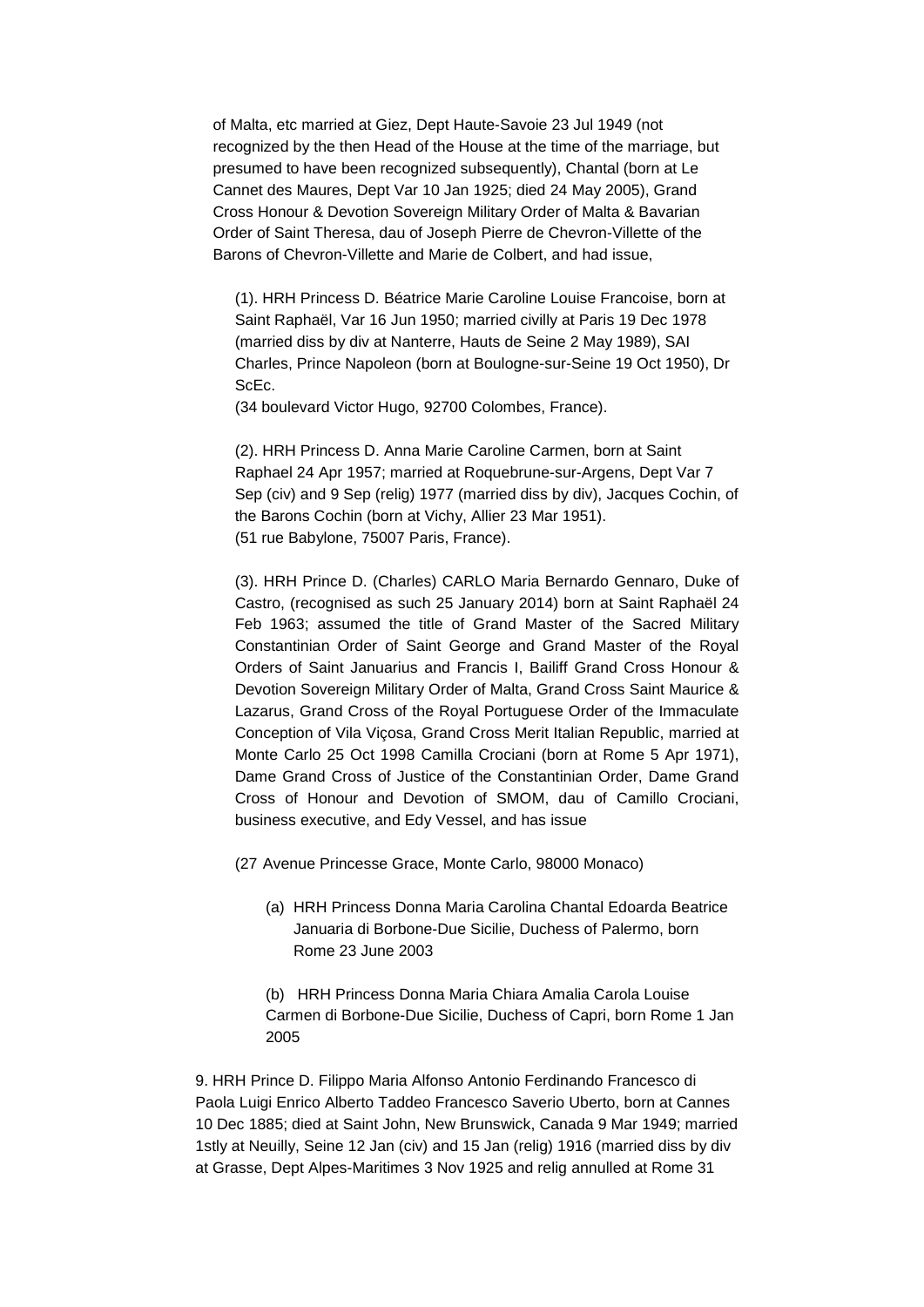May 1926), Princess Marie Louise (born at Neuilly 31 Dec 1896; died at New York 8 Mar 1973; married 2ndly at Chichester, Sussex 12 Dec 1928, Walter Kingsland, who died at New York 20 Jul 1961), dau of Prince Emmanuel of Orléans, Duke of Vendôme & Alençon and Princess Henriette of Belgium. He married 2ndly at Paris (non-dynastic) 10 Jan 1927, Odette (born at Paris 22 Nov 1902; died at Le Kremlin-Bicetre, Val de Maine 19 Jun 1968; married 1stly at Paris 18 Feb 1925, Dino Ceretti; that married annulled at Milan 15 Nov 1926 and at Rome 6 Dec 1926), dau of Fernand Labori and Marguerite O'Key, and had issue by his first wife,

1). HRH Prince D. Gaetano Marie Alphonse Henri Raoul, born at Cannes 16 Apr 1917; died at Harare, Zimbabwe 27 Dec 1984, a naturalized British subject 24 Feb 1939, Officer British Roy Navy (ret), Farmer; married at Paddington, London (non dynastic) 16 Feb 1946, Olivia (born at Dumfries, Scotland 16 Jul 1917; died at Harare 24 May 1987), dau of Lt-Cmdr Charles Arthur Yarrow, RN and Gladys Winifred Foulkes, and had issue,

(1). Adrian Philip Bourbon de Bourbon , born at Warrington, Lancashire 7 Apr 1948, cr Prince of Bourbon ad personam by Prince Ferdinando, Duke of Castro; married at Harare, Zimbabwe 20 Mar 1976, Linda Rose (born at Harare 3 Feb 1950), dau of Leonard George Idensohn and Doreen Deyzel and has issue,

1. Philip Charles de Bourbon, born at Harare 5 May 1977. married.17 Dec 2012 Kerry Kate Henderson

2. Michelle Lara de Bourbon, born at Harare 12 Feb 1979, married. at Groot Constantia, Cape Town 8 April 2009 James T D Moss-Gibbons.

(2). Gregory Peter de Bourbon, born at Warrington, Lancashire 2 Jan 1950, cr Prince of Bourbon ad personam by Prince Ferdinando, Duke of Castro; married at Rusape, Zimbabwe 15 May 1971 (married diss by div at Brisbane, Queensland 7 Jun 1986), Maureen Marjorie (born at Bulawayo 19 Apr 1951), dau of Allen Robert Powell and Olive Elizabeth Olsen. He married 2ndly at Brisbane, Australia 30 Aug 1986, Carrie Anne (born at Cessnock, Australia 2 Feb 1945), dau of Samuel Thornley and Edna Perkins, and has issue from his first marriage, (Unit 6129 Stopford Street, Wooloowin, 4030 Queensland, Australia).

1. Christian Peter de Bourbon, born at Vancouver, BC Canada 11 Apr 1974, married. at Marondera, Zimbabwe 26 April 1997 Brigette Dick**.**

- 1h) Bronwen de Bourbon
- 2h) Alexander de Bourbon

2. Raymond de Bourbon, born at Harare 8 Nov 1978, married.Ashley Dunning-McManmon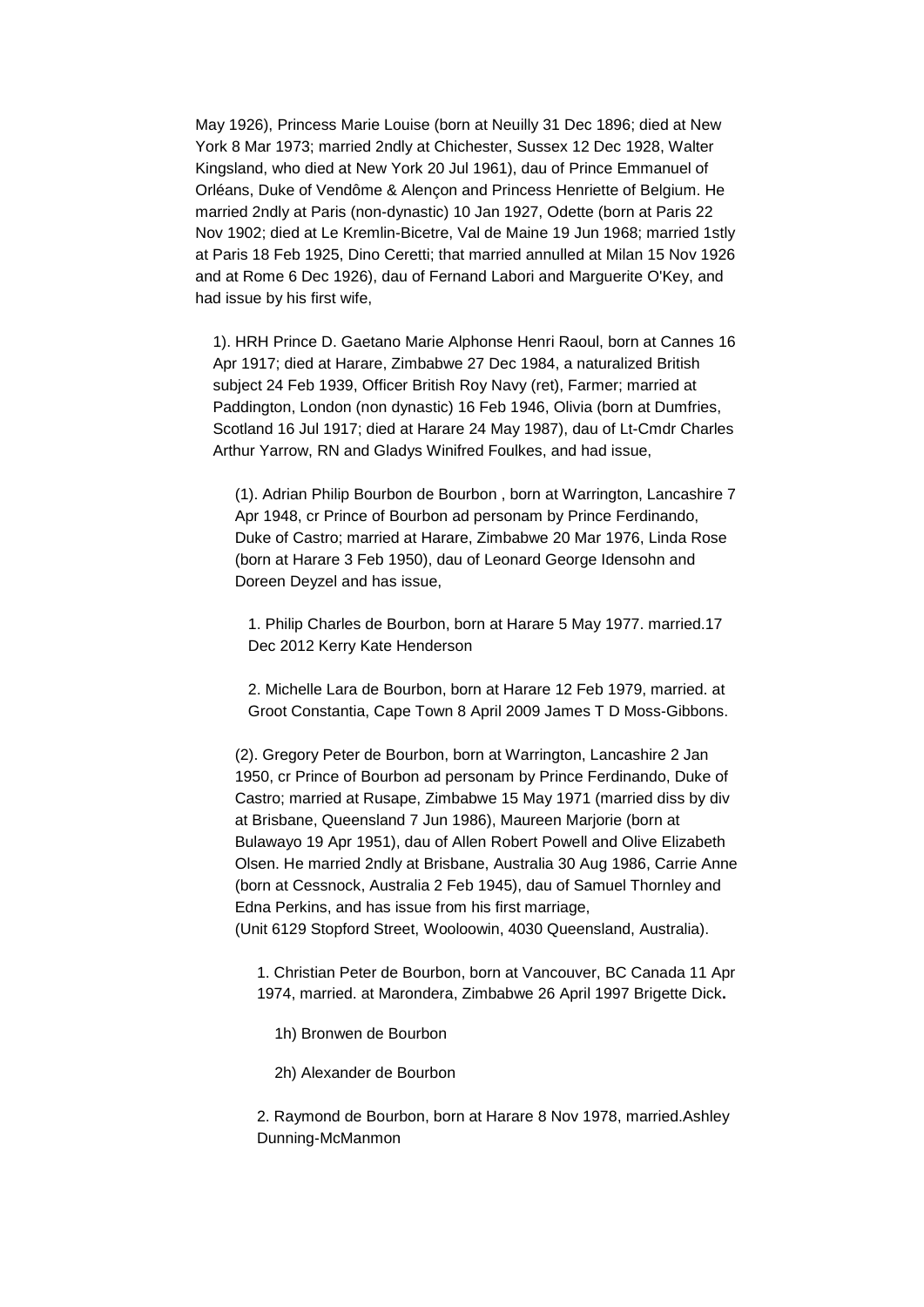1h) Andrew de Bourbon, born 2012

2h) Daniella de Bourbon, born 2014

10. HRH Prince D. Francesco died'Assisi Maria Ferdinando Eudo born at Cannes 13 Jan 1888; died there 26 Mar 1914.

11. HRH Prince D. Gabriele Maria Giuseppe Carlo lgnazio Antonio Alfonso Pietro Giovanni Gerardo della Majella et omnes sancti, born at Cannes 11 Jan 1897; died at Itú São Paolo, Brazil 22 Oct 1975, naturalized in Spain, cr Prince of Borbón with the qualification of Royal Highness and the honors and treatment of Infant of Spain (RD 19 Aug 1920), Knight Orders of the Golden Fleece, Saint Januarius, Bailiff Grand Cross Constantinian Order of Saint George, Grand Cross Order of Charles III, Knight Order of Alcántara, Knight Honour & Devotion Sovereign Military Order of Malta, Capt Spanish Army, married 1stly at Paris 25 Aug 1927, Princess Marguerite (born at Warsaw 17 Aug 1902; died at Cannes 8 Mar 1929), dau of Adam Ludwik, 12th Prince Czartoryski and Countess Ludwika Krasinska, and had issue,

1). HRH Prince D. Antonio Maria Giuseppe Alfonso Adam et omnes sancti, born at Cannes 20 Jan 1929, Dipl Eng, Bailiff Grand Cross Constantinian Order of Saint George, Knight Honour & Devotion Sovereign Military Order of Malta; married at Altshausen, Würtemberg 18 Jul (civ) and 19 Jul (relig) 1958, Duchess Elisabeth (born at Stuttgart 2 Feb 1933), Grand Cross Constantinian Order of Saint George, dau of Philipp Albrecht, Duke of Würtemberg and Archduchess Rosa of Austria-Tuscany, and has issue, (70 chaussie de Louvain, 1410 Waterloo, Belgium).

(1). HRH Prince D. Francesco Filippo Maria Giuseppe Gabriele, born at Ravensburg, Würtemberg 20 Jun 1960, ); married Geneva 2 Jun 2000, (rel) 17 Jun 2000 Alexandra Countess von Schönborn-Wiesentheid, born Zürich 2 Jun 1967, and has issue (151 avenue Pasteur, 2311 Luxembourg).

1. HRH Prince D. Antoine Gaetano Nicolas Istvan Marie, born Geneva, 6 Jun 2003

2. HRH Princess D. Dorothée Maria Amalia Tatiana Hélène, born at Zürich 10 May 2005

(2). HRH Princess D. Maria Carolina Giovanna Rosa Cecilia, born at Friedrichshafen am Bodensee 18 Jul 1962; married at Tilbingen 6 May 1998 (civ) and 26 Aug 1989 (relig), Dr Andreas Baumbach (born at Tilbingen 30 Apr 1963). (Gecht Str. 49, 72074 Tabingen, Germany).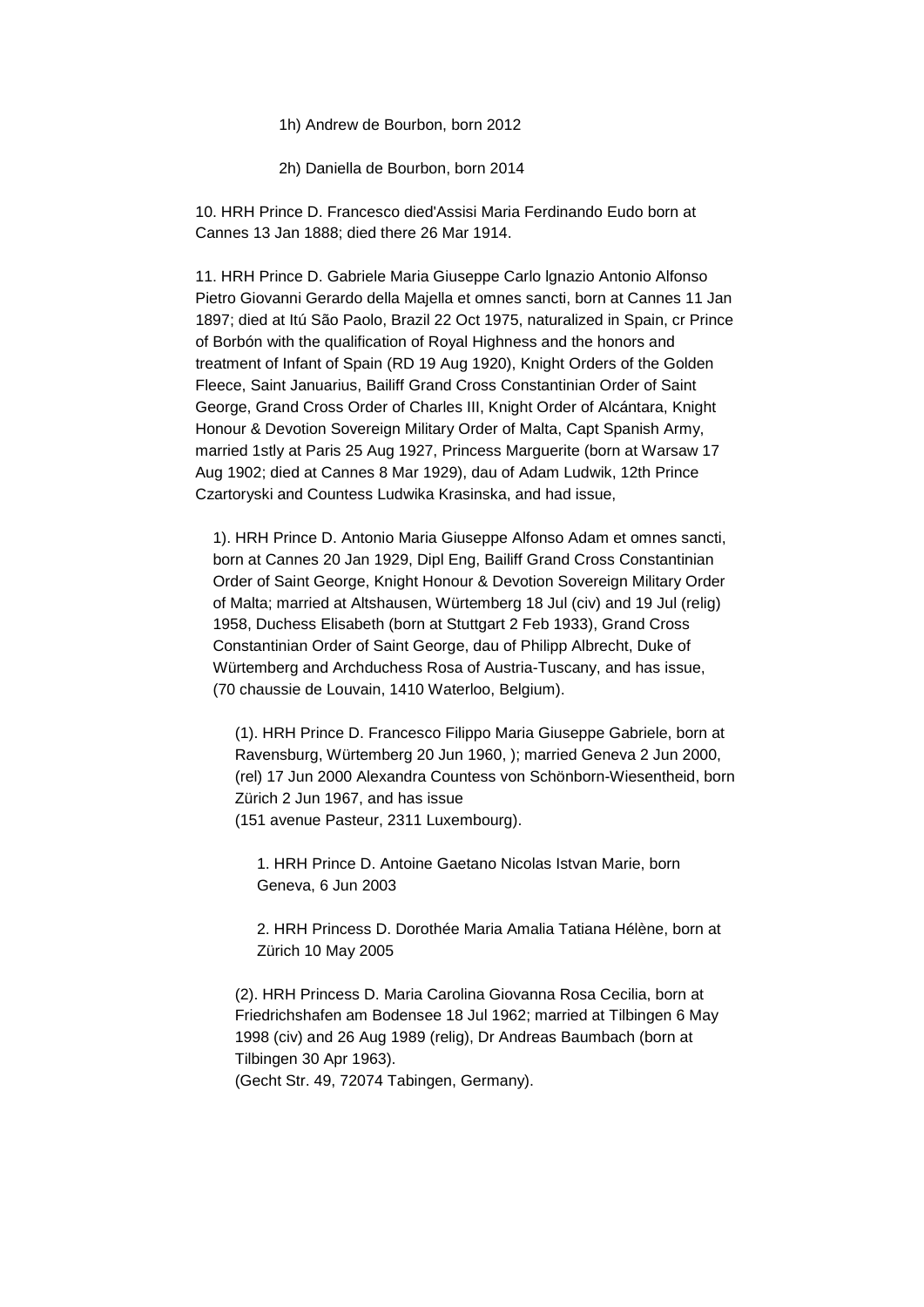(3). HRH Prince D. Gennaro Maria Pio Casimiro, born at Ravensburg 27 Jan 1966.

(70 chaussie de Louvain, 1410 Waterloo, Belgium).

(4). HRH Princess D. Maria Annunziata Urraca Margarita Elisabeth, born at Friedrichshafen am Bodensee 18 Feb 1973, married. at Helsinki 2 Aug 2003 Count Carl Fredrik Creutz born 1 Nov 1971.

HRH Prince Gabriele married 2ndly at Cracow 15 Sep 1932, Princess Cecylia (Cécile) (born at Poreba Wielka, Myslenice Poland 28 Jun 1907), Grand Cross Constantinian Order of Saint George, dau of Kasimir, Prince Lubomirski and Countess Theresia Granów-Wodzicka, and by her had further issue,

2). HRH Prince D. Giovanni Maria Casimiro, born at Warsaw 30 Jun 1933, died in madrid 25 Dec 2000; Writer, Knight Honour & Devotion Sovereign Military Order of Malta, etc.

3). HRH Princess D. Maria Margherita Teresa Antonietta Alfonsa Casimira, born at Warsaw 16 Nov 1934, Dame Constantinian Order of Saint George, married at San Miguel de Jerez de la Frontera, Prov Cadiz 11 Jun 1962, Luis de Gonzaga Maldonado y Gordon (born at Madrid 17 Nov 1932). (Calle Azalea 76, El Soto de la Moraleja, Alcobendas, 28100 Madrid, Spain).

4). HRH Princess D. Maria Immacolata, born at Warsaw 25 Jun 1937, Dame Constantinian Order of Saint George, married at San Carlos, Ibiza 29 Jun 1970 (married diss by div at Madrid 25 Oct 1979 and relig annulled at Madrid 24 Apr 1980), Miguel García de Saez y Tellecea (born at Pamplona, Spain 6 Sep 1921; died at Madrid 12 Mar 1982). (Calle Azalea 86, El Soto de la Moraleja, Alcobendas, 28100 Madrid, Spain).

5). HRH Prince D. Casimiro Maria Alfonso Gabriele, born at Warsaw 8 Nov 1938, Bailiff Grand Cross Constantinian Order of Saint George, Knight Saint Januaius, married at Jacarázinho, Brazil 29 Jan 1967, Princess Maria Cristina (born at Château Miramar, nr Trieste 12 Sep 1933), Grand Cross Constantinian Order of Saint George, dau of Prince Amedeo of Savoy, Duke of Aosta and Princess Anne of Orléans, and has issue, (Rua Aidantica 256, Jardim Amirica, 01440 São Paulo, Brazil).

(1). HRH Prince D. Luis Alfonso (born Rio de Janeiro 28 Nov 1970); married São Paolo 22 Oct 1998 (non dynastic) Christine Apovian (born São Paolo 20 May 1969), and had issue

[1] Anna Sophia di Borbone (born Apr 1999)

(2). HRH Princess D. Anna Cecilia, born at São Paulo 24 Dec 1971.

(3). HRH Princess D. Elena Sofia, born at São Paulo 9 Sep 1973.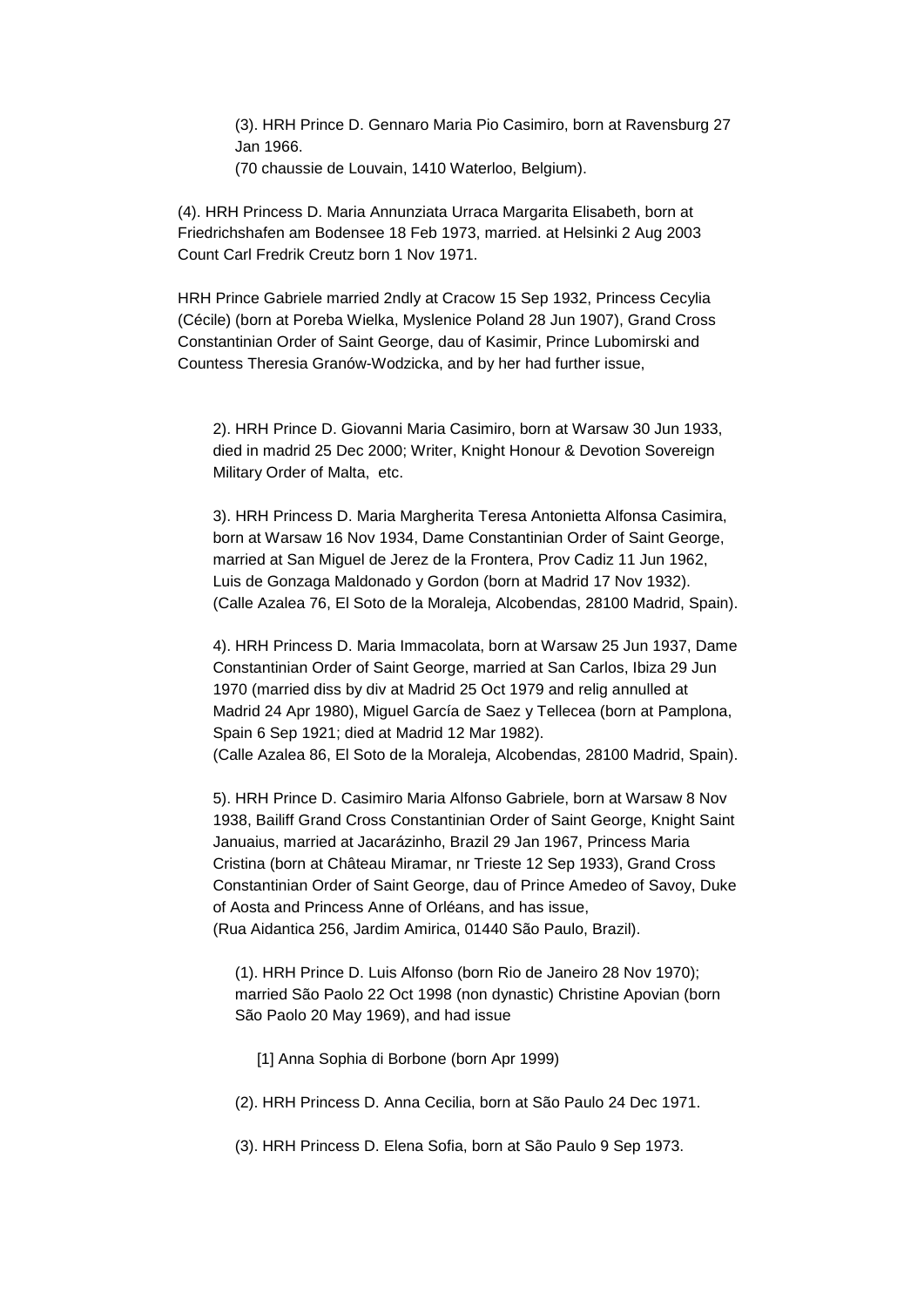(4). (HRH Prince) Rev D. Alessandro Enrico di Borbone-Due Sicilie, born at São Paulo 9 Aug 1974.

## **Great-great-great uncle**

Yr son of grt-grt-grandfather, Ferdinand II, King of the Two Sicilies, born at Palermo 12 Jan 1810; died at Caserta 22 May 1859, married 2ndly (by proxy at Trento 9 Jan 1837) and in person at Naples 27 Jan 1837, Archduchess Theresia of Austria (born at Vienna 31 Jul 1816; died at Albano, Italy 5 Aug 1867), dau of Archduke Karl-Ludwig, Duke of Teschen, and Princess Henrietta of Nassau-Weilburg.

1. HRH Prince D. Lodovico Maria, Count of Trani, born at Naples 1 Aug 1883; died at Paris 8 Jun 1886, married at Munich 5 Jun 1861, Mathilde, Duchess in Bavaria (born at Possenhofen, Bavaria 30 Sep 1843; died at Munich 18 Jun 1925), dau of Maximilian, Duke in Bavaria and Princess Ludovica of Bavaria, and sister of Queen Maria of the Two Sicilies, wife of King Francis II, and of the Empress Elizabeth of Austria, and had issue an only dau,

HRH Princess D. Maria Teresa Madalena, born at Zurich 15 Jan 1867; died at Cannes 1 Mar 1909, married at Sigmaringen 27 Jun 1889, Wilhelm, Prince (Fürst) of Hohenzollern, born at Schloss Benrath 7 Mar 1864; died at Sigmaringen 22 Oct 1927.

2. HRH Prince D. Gaetano Maria Federico, Count of Girgenti, born at Naples 12 Jan 1846; died (by suicide) at Lucerne, Switzerland 26 Nov 1871, cr Infant of Spain as Cayetano de Borbón, Conde de Girgenti, 9 May 1868 while preserving his rights to the Two Sicilies succession, married at Madrid 13 May 1868 Infanta Isabel of Spain (born at Madrid 20 Dec 1851; died at Paris 23 Apr 1931), Princess of the Asturias and Heiress Presumptive to the throne of Spain 24 Mar 1852 28 Nov 1857, and Heiress Presumptive 25 Jun 1870 11 Sep 1880, elder surv dau of Isabel II, Queen of Spain and Francisco de Asis, King-Consort.

# **Great-grt-grt-grt uncle**

Yr son of Francis I, King of the Two Sicilies, born at Naples 19 Aug 1777; died there 8 Nov 1830, married 2ndly (by proxy at Barcelona 6 Jul 1802) in person at Naples 6 Oct 1802, Infanta Isabel of Spain (born at Madrid 4 Jul 1789; died at Portici 13 Sep 1848, married 2ndly at Naples 15 Jan 1839 Count Francesco del Balzo, of the Dukes of Presenzano, born 17 May 1805; died 15 Apr 1882), dau of Charles IV, King of Spain and Princess Maria Luisa of Parma.

HRH Prince D. Luigi Carlo Maria Giuseppe, Count of Aquila (cr by his grandfather 1824) born at Naples 19 Jul 1824; died at Paris 5 Mar 1897, Imperial Highness (jure uxoris 28 Apr 1844), married at Rio de Janeiro 28 Apr 1844 Januaria, Princess Imperial of Brazil (born at Rio de Janeiro 11 Mar 1822; died at Nice 13 Mar 1901), and had with other issue,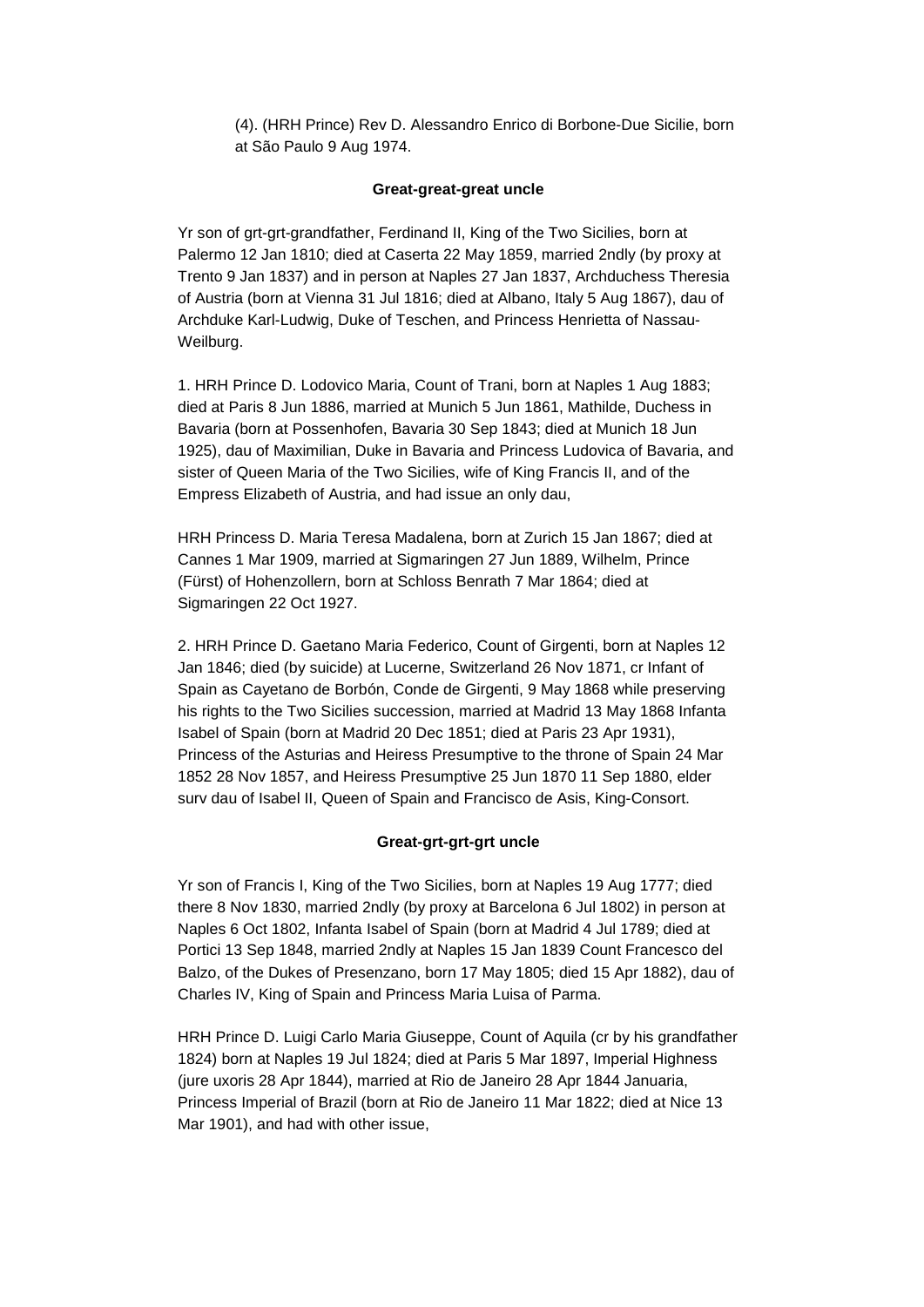HRH Prince D. Luigi Maria Ferdinando Pietro di Alcantara Francesco died Assisi Gennaro Francesco di Paula Alfonso Luigi di Gonzaga Camillo de Hellis Alexis Raimondo Torillo Sebastiano Filomeno, Count of Aquila 1897, born at Naples 18 Jul 1845; cr Count of Roccaguglielma by Francis II 31 Jan 1872; died at Nice 27 Nov 1909; married (non dynastic in Two Sicilies, Spain and Brazil, and without permission of the King thereby forfeiting Two Sicilies succession rights and titles) at New York (civ) 22 Mar and (relig) New York 28 May 1869 María Amelia Isabel Bellow Hamel y Penor (born at Havana, Cuba 19 Jun 1847; died at Paris 1 Mar 1914), dau of Juan Bellow Hamel y Nathans and Enriquetta Penot y Gilbau, and had issue (who by decision of King Francis II of 31 Jan 1872 were deprived of all rights and titles of the House of Bourbon, and given the name Roccaguglielma), among whom was,

Louis Marie Alphonse Christino Janvier Pierre died Alcantara Désiré Charles Jean Baptiste Michel Gabriel Raphaël Gonzague, 2nd Count of Roccaguglielma (title conf Italy 16 Feb 1898), born at Paris 21 May 1873 naturalised with the name "de Bourbon" France 29 Nov 1931, died at Château died Arkia, nr Ustaritz, France 17 Jul 1940; married 1stly at Nice 20 Jan 1898 (married diss by div 1910) Enrica Maria Guglielma Weiss (born at Naples 23 Feb 1880; died at Viareggio 27 Dec 1947; married 2ndly at Lucca 15 Nov 1910, Tullio Campriani, born at Lucca 16 Oct 1876; died at Rome 14 Feb 1936), dau of Emilio Weiss, 1st Count (Portugal 27 Feb 1890) and 1st Viscount (Portugal 21 Jul 1887) de Valbranca, and Caterina Lucernari. He married 2ndly at Beaulieu-sur-Mer 5 Jan 1932, Adeline Marie Antoinette Landegren (born at Saint-Servan-sur-Mer 3 Dec 1875; died at la Tour de Peilz, Switzerland 23 Feb 1959), dau of Napoleon Marie Landegren, and Adèle Eudoxie Dexasy, and had issue of whom,

1. Luigi Maria Carlo Emilio Gennaro Pietro died Alcantara Ferdinando Giuseppe Francesco died Assisi Alfonso Michele Raffaele Gabriele Gonzaga, 3rd Count of Roccaguglielma, born at Castello of Narni, nr Perugia 18 Oct 1898; died at Paris 12 Apr 1967; married at Paris (civ) 25 and (relig) 26 Sep 1925 Marie Louise de Clermont-Tonnerre (born at Boucq, Meurthe-en-Moselle 30 Mar 1894; died at Boucq 12 May 1941), dau of Gaspard, Marquis de Clermont-Tonnerre and Henriette Piat de Braux, and had issue

Marie Christine Amelie Januaria Léopoldine Louise Jeanne Thérèse Caroline Henriette Françoise Isabelle Elisabeth Gabrielle Victoire, born at Paris 15 Mar 1933; elevated to the rank of Princess Marie Christine de Bourbon, by act of HRH Infante D. Carlos, Duke of Calabria, 1999, married at Neuilly-sur-Seine (civ) 24 and (relig) 26 Sep 1957, Michel Gaston Denizot (born at Paris 17 May 1923; married 1stly Claire Odette Marie Lefebvre), son of Pierre Denizot and Yvonne Clément.

2. Carlo Maria Ferdinando Ranieri died Alcantara, 4th Count of Roccaguglielma, born at Vaccoli, nr Lucca 8 Nov 1905; died at Rome 12 Dec 1968; married at Viareggio, Lucca 25 Apr 1925 Fanny Greco di